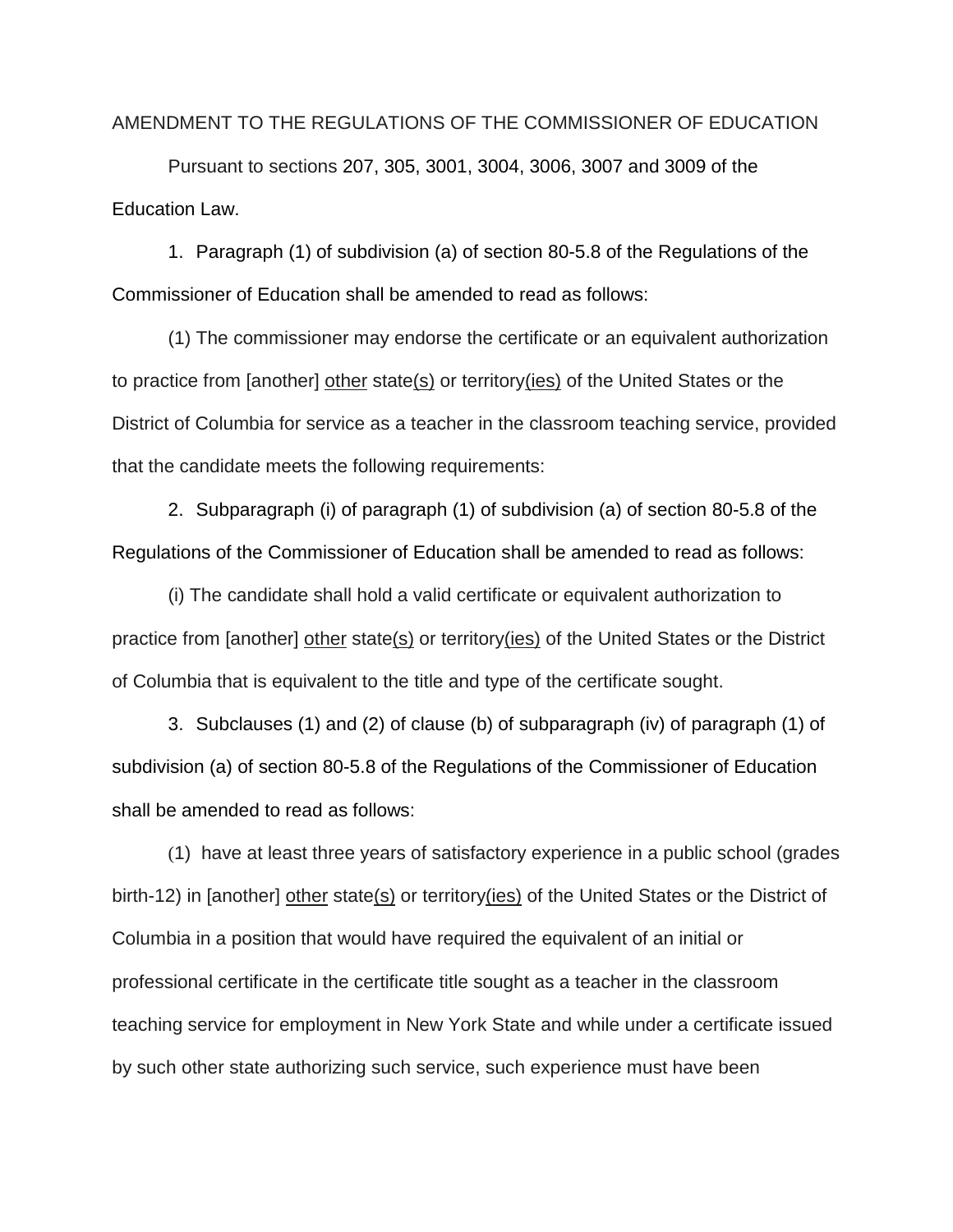completed within [five] seven years immediately preceding the application for endorsement of the out-of-state certificate; or the candidate shall have equivalent experience as determined by the commissioner; and

(2) submit satisfactory evidence that the candidate received evaluation ratings of effective or highly effective, or the substantial equivalent of such ratings, in [each of his or her] at least three [most recent] years of experience in public school in [another] other state(s) or territory(ies) of the United States or the District of Columbia in the certificate title sought as a teacher in the classroom teaching service for employment in New York State.

4. Paragraph (1) of subdivision (a) of section 80-5.20 of the Regulations of the Commissioner of Education shall be amended to read as follows:

(1) The commissioner may endorse the certificate of [another] other state(s) or territory(ies) of the United States or the District of Columbia for service as a school district leader, provided that the candidate meets the following requirements:

5. Subparagraph (i) of paragraph (1) of subdivision (a) of section 80-5.20 of the Regulations of the Commissioner of Education shall be amended to read as follows:

(i) The candidate shall hold a valid certificate of [another] other state(s) or territory(ies) of the United States or the District of Columbia that is equivalent to the professional certificate as a school district leader.

6. Clauses (a) and (b) of subparagraph (iv) of paragraph (1) of subdivision (a) of section 80-5.20 of the Regulations of the Commissioner of Education shall be amended to read as follows: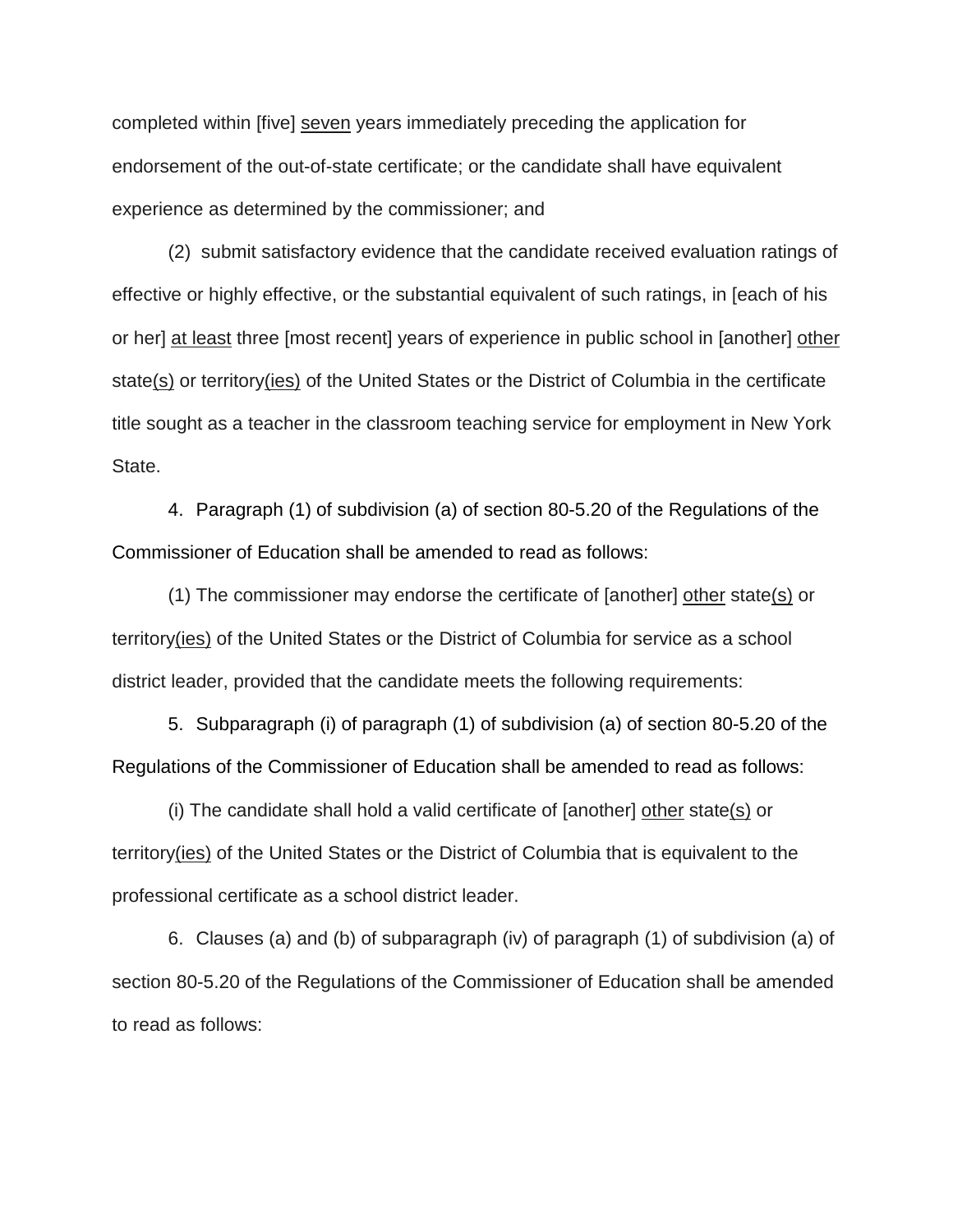(a) The candidate shall have had at least three years of satisfactory experience in a public school (grades N-12) in [another] other state(s) or territory(ies) of the United States or the District of Columbia in a position that would have required the professional certificate as a school district leader for employment in New York State and while under a certificate issued by such other state authorizing such service, which experience must have been completed within [five] seven years immediately preceding the application for endorsement of the out-of-state certificate; or the candidate shall have equivalent experience as determined by the commissioner; and

(b) shall submit satisfactory evidence that the candidate received evaluation ratings of effective or highly effective, or the substantial equivalent of such ratings, in [each of his or her] at least three [most recent] years of experience in [another] other state(s) or territory(ies) of the United States or the District of Columbia in the certificate title sought as a school district leader for employment in New York State.

7. Paragraph (1) of subdivision (b) of section 80-5.20 of the Regulations of the Commissioner of Education shall be amended to read as follows:

(1) The commissioner may endorse the certificate of [another] other state(s) or territory(ies) of the United States or the District of Columbia for service as a school district business leader, provided that the candidate meets the following requirements:

8. Subparagraph (i) of paragraph (1) of subdivision (b) of section 80-5.20 of the Regulations of the Commissioner of Education shall be amended to read as follows:

(i) The candidate shall hold a valid certificate of [another] other state(s) or territory(ies) of the United States or the District of Columbia that is equivalent to the professional certificate as a school district business leader.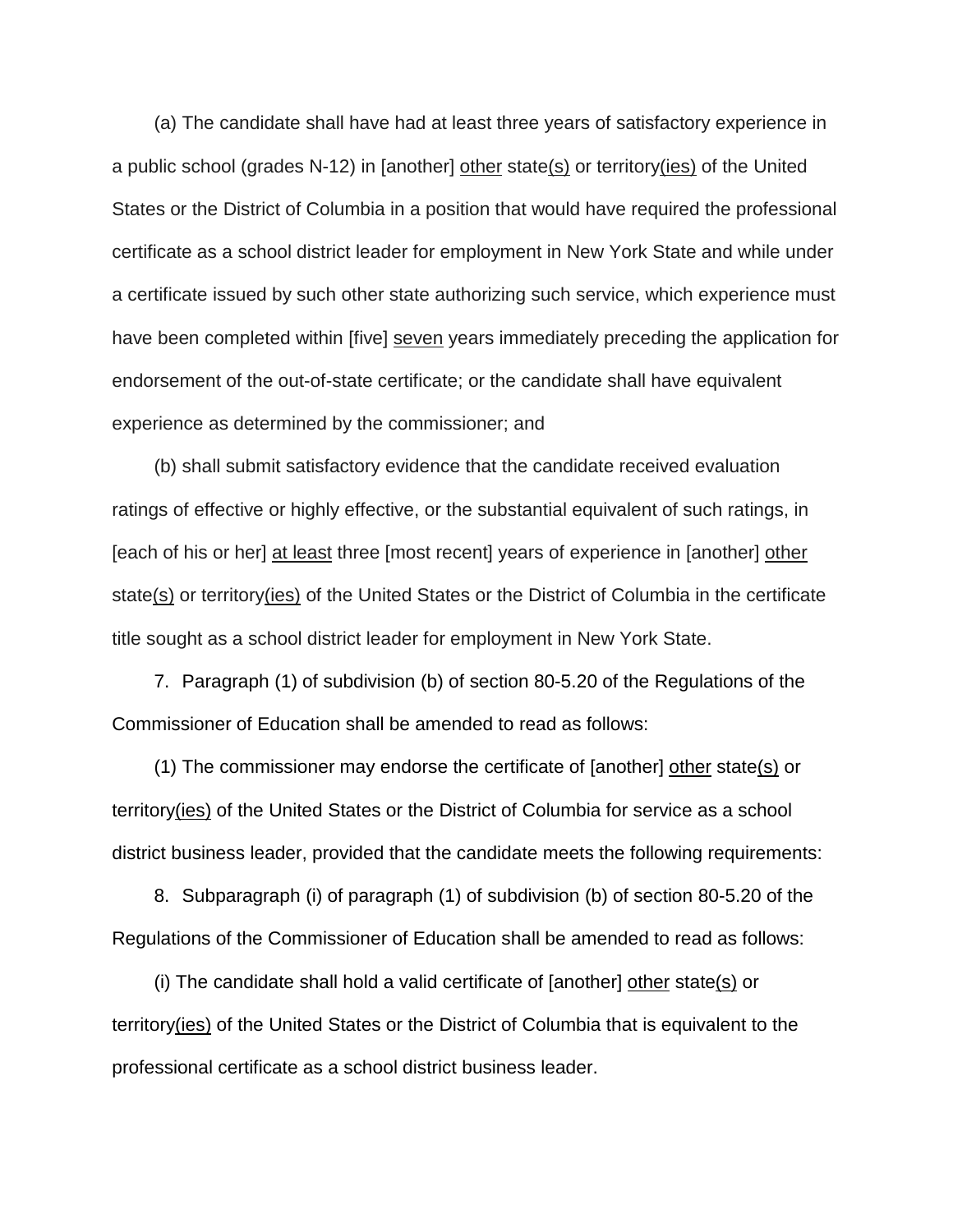9. Clauses (a) and (b) of subparagraph (iv) of paragraph (1) of subdivision (b) of section 80-5.20 of the Regulations of the Commissioner of Education shall be amended to read as follows:

(a) The candidate shall have had at least three years of satisfactory experience in a public school (grades N-12) in [another] other state(s) or territory(ies) of the United States or the District of Columbia in a position that would have required the professional certificate as a school district business leader for employment in New York State and while under a certificate issued by such other state authorizing such service, which experience must have been completed within [five] seven years immediately preceding the application for endorsement of the out-of-state certificate; or the candidate shall have equivalent experience as determined by the commissioner; and

(b) shall submit satisfactory evidence that the candidate received evaluation ratings of effective or highly effective, or the substantial equivalent of such ratings, in [each of his or her] at least three [most recent] years of experience in a public school in [another] other state(s) or territory(ies) of the United States or the District of Columbia in the certificate title sought as a school district business leader for employment in New York State.

10. Paragraph (1) of subdivision (c) of section 80-5.20 of the Regulations of the Commissioner of Education shall be amended to read as follows:

(1) The commissioner may endorse the certificate of [another] other state(s) or territory(ies) of the United States or the District of Columbia for service as a school building leader, provided that the candidate meets the following requirements: